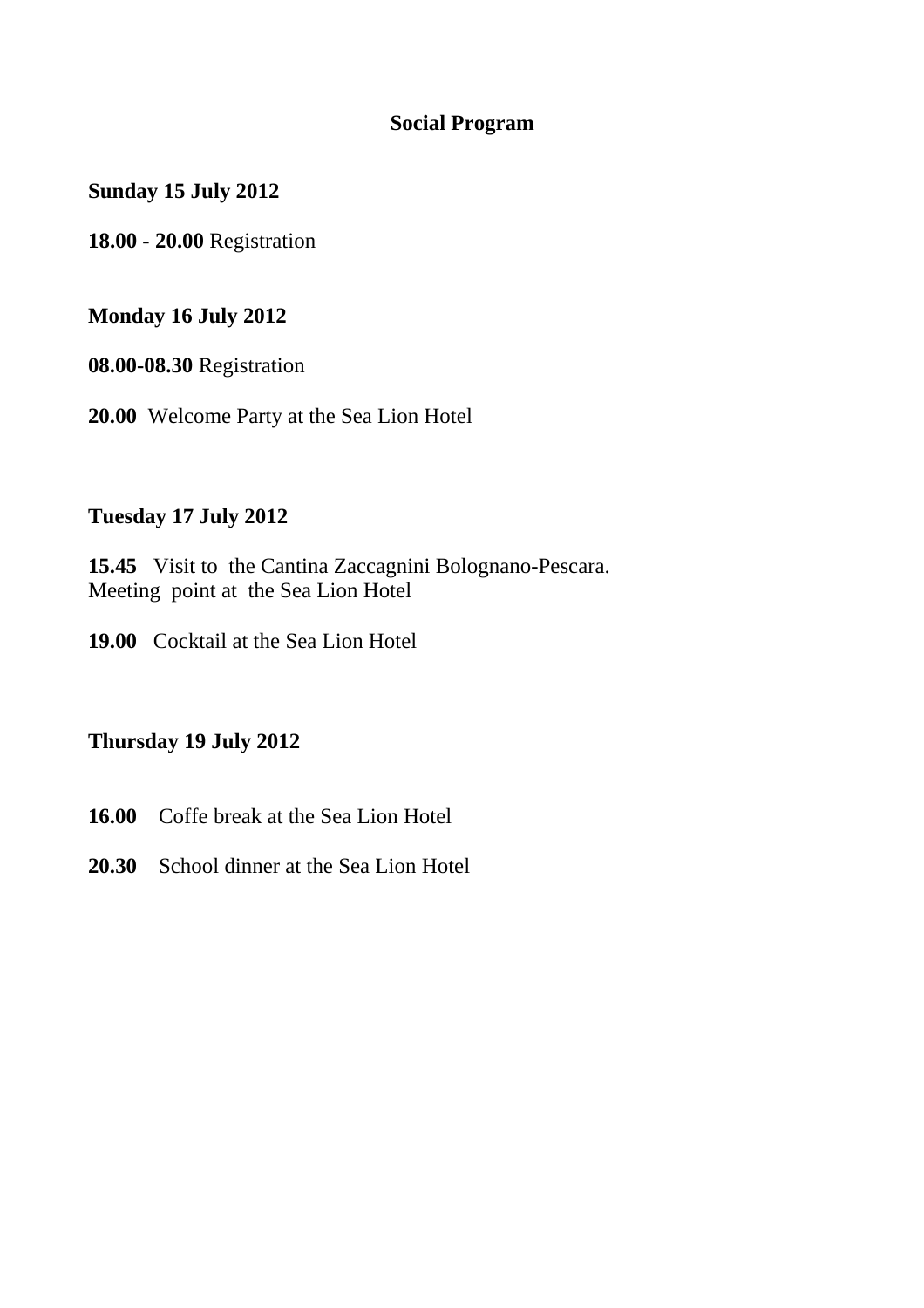

# **ESTATE PROFILE**

The company "Azienda Agricola Ciccio Zaccagnini " was founded in 1978 under the name "Fattoria Zaccagnini" (Zaccagnini Farm). The farm produced only few thousand bottles with the grapes of his 2 hectares vineyards.